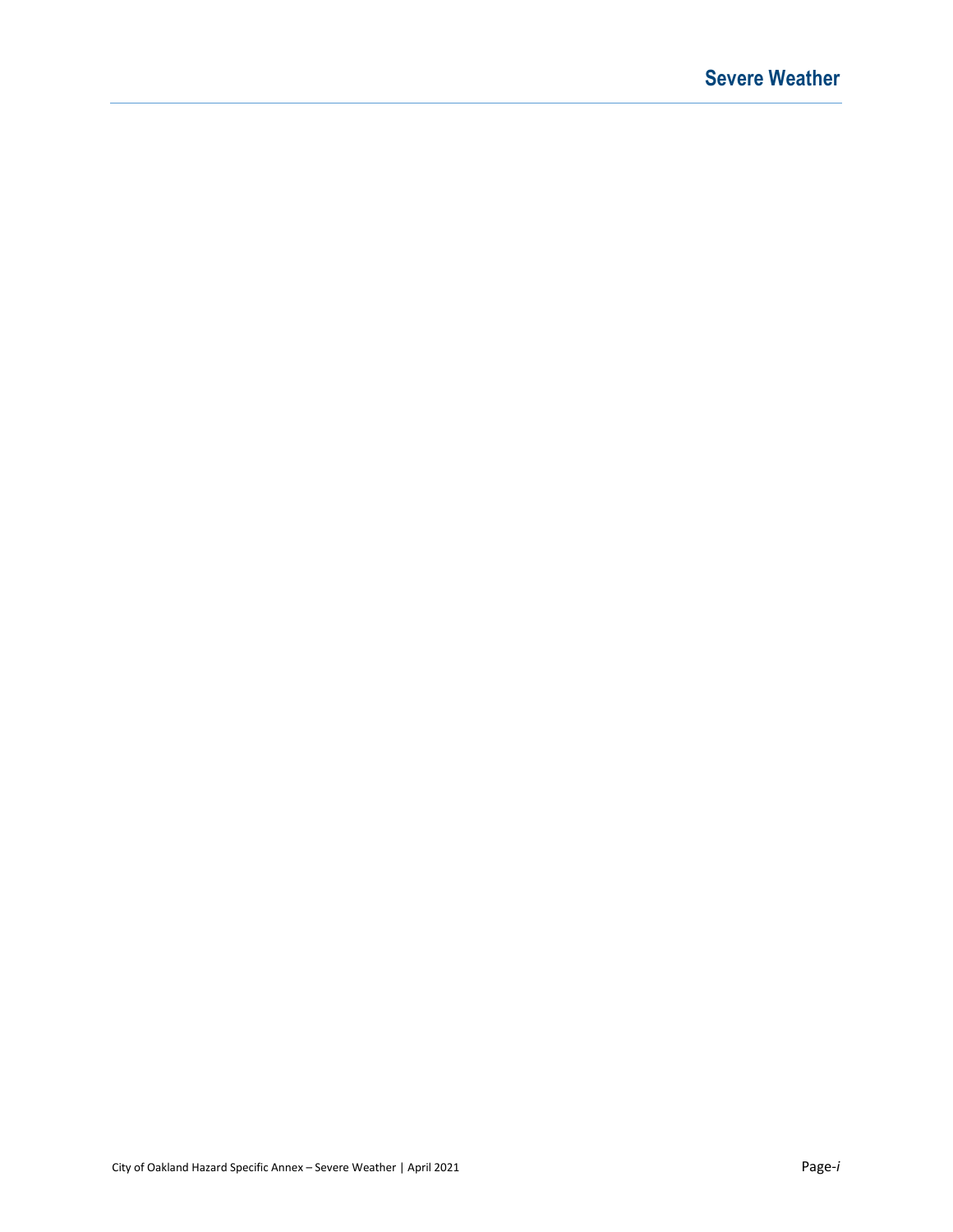## I. Purpose

The City of Oakland (City) Severe Weather Annex to the Emergency Operations Plan (EOP) was developed to ensure the protection of lives and property through the coordinated execution of response and recovery activities. This annex outlines roles and responsibilities of primary and supporting departments, warning, response, and recovery efforts from a severe weather incident.

# II. Situation and Assumptions

Severe weather covers a wide range of meteorological conditions including: flooding, extreme heat, tornadoes, thunderstorms, lighting, and drought. This section briefly describes the nature and potential causes of each type of severe weather as well as the City's potential vulnerability. This section is not intended to be a compendium of all the various types of severe weather but rather a listing of those most likely to occur in the City and have significant consequences.

| <b>Hazard</b>     | <b>Frequency</b>                             | <b>Warning Lead</b><br><b>Times</b> | <b>Consequences</b>                                                                                                                     | <b>Population/Area</b><br>at Risk |
|-------------------|----------------------------------------------|-------------------------------------|-----------------------------------------------------------------------------------------------------------------------------------------|-----------------------------------|
| Flood             | <b>Medium</b><br>(Between 1<br>and 25 years) | 24 hours to<br>minutes/none         | Medium<br>(Localized damage may be severe; citywide<br>impact minimal to moderate. Handled with<br>city resources and some mutual aid.) | Medium                            |
| Severe<br>Weather | Medium                                       | Weeks to<br>days                    | Low<br>(Some citywide impact possible. Usually<br>handled with available City resources.)                                               | Low                               |

## Table 1: Severe Weather Hazard Analysis

Table 1 shows the hazard analysis for the types of severe weather profiled in Section 2 of the City of Oakland EOP.

## A. Flooding

Flooding is the inundation of normally dry land as a result of a rise in the level of surface waters or the rapid accumulation of storm-water runoff; it becomes a hazard when the flow of water has the potential to damage property and threaten human life or health. Flood risks are greatest, and flood hazards most severe, in winter, when water bodies are usually full and soils saturated.

Flooding is primarily a natural process and, therefore, difficult to prevent. However, land-use and development decisions have a significant effect on the frequency and severity of floods; in general, urbanization increases the risk of flooding by increasing stormwater runoff and, to a lesser extent, erosion. Flooding can take many forms – river floods, storm-related flash floods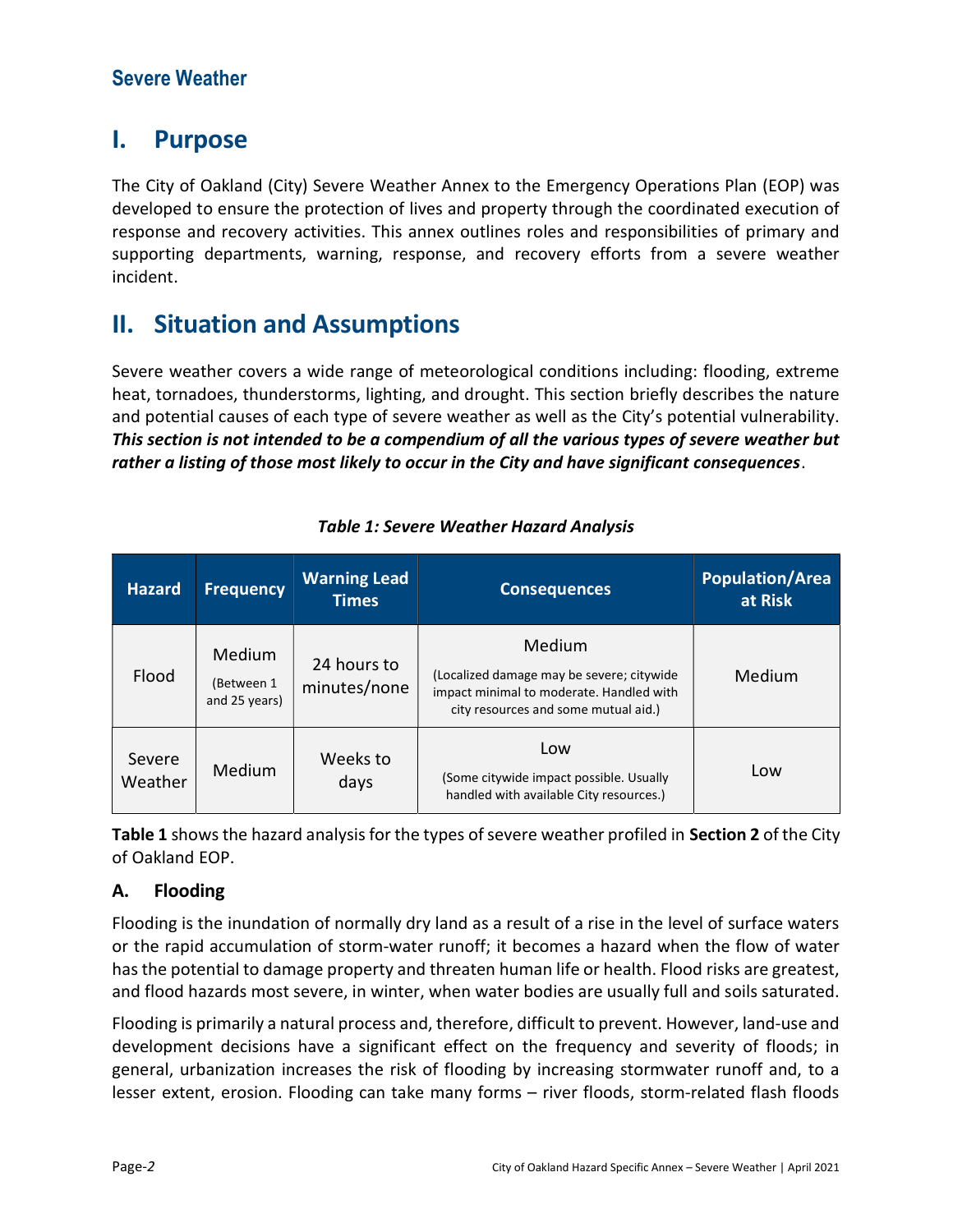and coastal floods, for example – and have many causes, including heavy rains, melting snow, inadequate drainage systems, and failed dams and levees.

The City of Oakland's watershed consists of 15 main creeks, over 30 tributaries, Lake Merritt and the Oakland Estuary. The following are excerpts from FEMA's December 21, 2018 Flood Insurance Study (FIS) for Alameda County as the principle flood problems for the City of Oakland:

In the City of Oakland, many of the storm drain facilities are natural creeks meandering through residential areas. Natural vegetation growth; man-deposited debris; and encroachment of buildings, bridges, and other structures into the floodway contribute to the flood problems.

In general, the drainage systems are adequate to carry low frequency storm runoff. However, with larger storms, general flooding occurs.

There is little record of past flooding. Principal flood problems are due to inadequate capacity of the open channel or underground conduit, or debris-plugged culverts and bridges. Generally, shallow flooding results, occurring primarily in the lower residential and industrial areas close to the shoreline.

Lake Merritt tidal lagoon was a source of flooding in the past. However, since the construction of the 7th Street Pump Station, the 1-percent annual chance flood is contained.

## B. Extreme Heat

Extreme heat is defined as temperatures that hover 10  $\textdegree$ F or more above the average high temperatures for a region for several days or weeks. Extreme heat events can lead to an increase in heat-related illnesses and deaths, cause drought, and impact water supplies. Such events do not typically impact buildings; however, losses may be associated with the urban heat island effect and overheating of heating, ventilation, and air conditioning systems..

Extreme heat is the primary weather-related cause of death in the United States. In a 10-year record of weather fatalities across the nation (2006 – 2015), excessive heat claimed more lives each year than floods, lightning, tornadoes, and hurricanes. According to the California Climate Adaptation Strategy, heat waves have claimed more lives in California than all other declared disaster events combined. Despite this history, not a single heat emergency was proclaimed in California at the state or federal level between 1960 and 2016. Heat waves do not strike victims immediately, but their cumulative effects slowly cause harm to vulnerable populations. Older adults, children, and sick or overweight individuals are at greater risk from extreme heat.

### C. Tornadoes and Wind Storms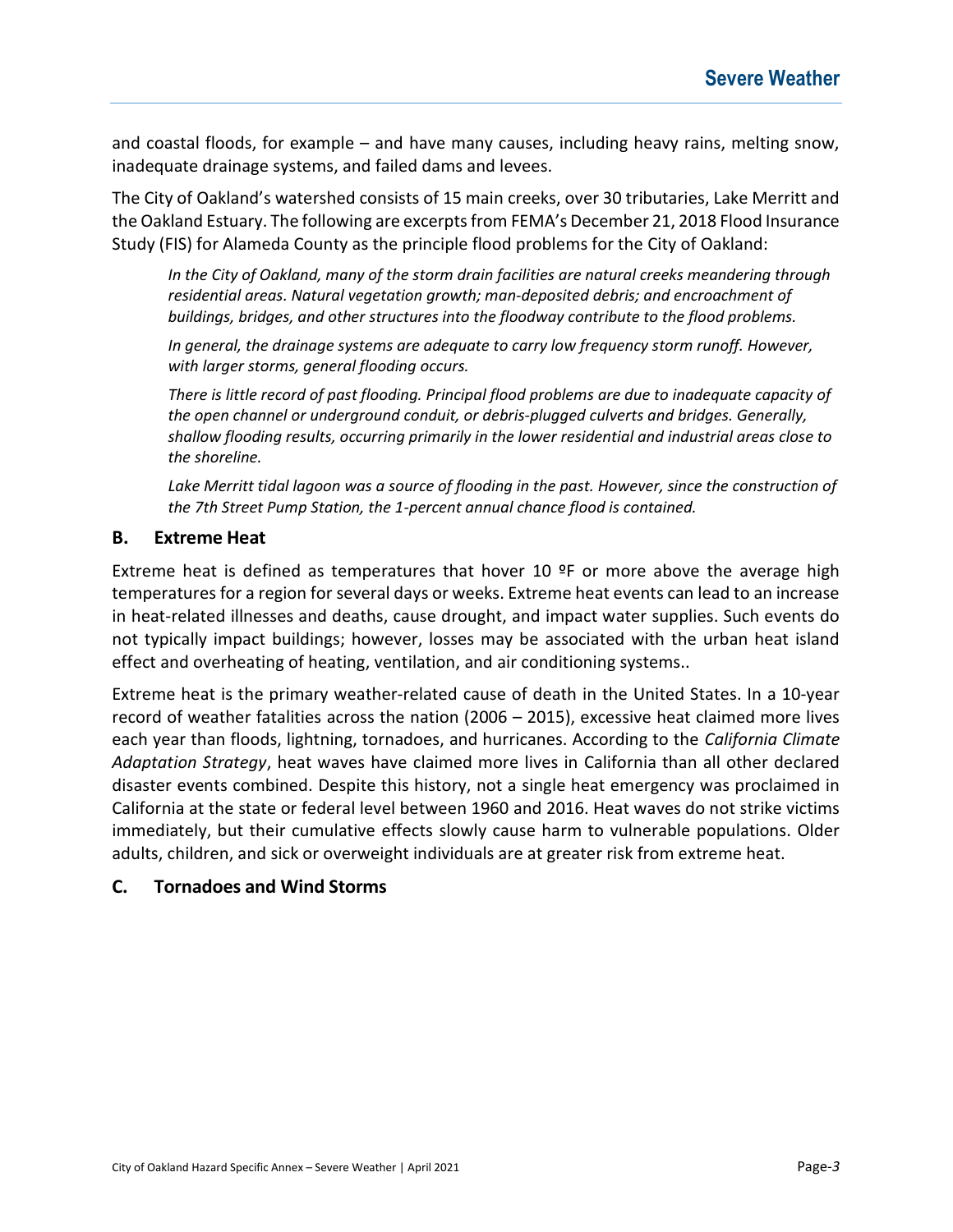According to the California Catastrophic Incident Base Plan, $<sup>1</sup>$  the risk of tornadoes and cyclonic</sup> storms such as hurricanes is low in California, but periodic windstorms have disrupted power supplies and caused damage to property throughout the state. High winds are defined as those that last longer than 1 hour at greater than 39 miles per hour (mph) or for any length of time at greater than 57 mph. In the Bay Area high winds associated with cyclonic systems and their cold fronts occur in the winter, generally between the months of November through March.

According to the National Oceanic and Atmospheric Administration (NOAA) National Climatic Data Center (NCDC), there have been only three recorded tornadoes in Alameda County since 1950. The NCDC has recorded over 22 high wind events in Alameda County since 1994.<sup>2</sup>

A tornado, while rare, can occur anywhere in the City of Oakland and when a wind storm occurs it affects the entire city.

## D. Severe Thunderstorms and Lightning

According to the National Weather Service (NWS), a severe thunderstorm by definition is a thunderstorm that produces 3/4 inch hail or larger in diameter and/or winds equal or exceed 58 miles an hour. Severe thunderstorms and lightening events are rare in the Bay Area and usually do not produce any major damage.

## E. Drought

Drought is a significant decrease in water supply relative to what is typical in a given location. It is a normal phase in the climate cycle of most regions, originating from a deficiency of precipitation over an extended period of time, usually a season or more. This leads to a water shortage for some activity, group or environmental sector. Drought can be characterized based on various impacts or measurements:

- $\Box$  Meteorological measurements such as rainfall deficit compared to normal or expected rainfall
- $\Box$  Agricultural impacts due to reduced rainfall and water supply (e.g., crop loss, herd culling, etc.)
- $\Box$  Hydrological measurements of stream flows, groundwater, and reservoir levels relative to normal conditions

<sup>&</sup>lt;sup>1</sup> California Governor's Office of Emergency Services. California Catastrophic Incident Base Plan: Concept of Operations. September 23, 2008.

<sup>&</sup>lt;sup>2</sup> The NOAA NCDC does not provide information on severe weather incidents on a city basis from its website. County information is provided as a frame of reference to show the potential frequency of similar types of severe weather incidents in the City.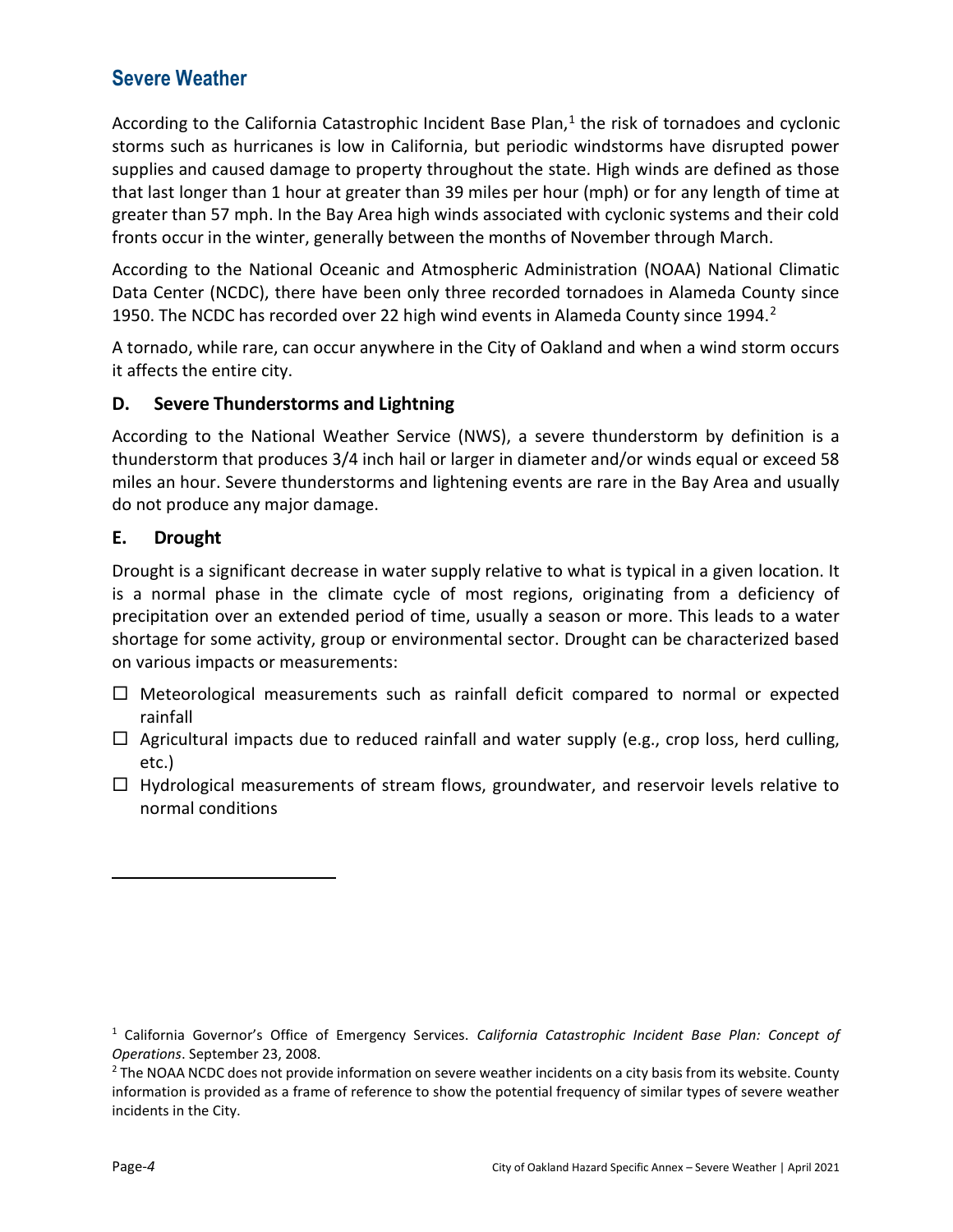$\Box$  Direct and indirect socio-economic impacts on society and the economy (e.g., increased unemployment due to failure of an industry because of drought).

### 2012 to 2017 Drought

California's most recent drought set several records:

- $\Box$  The period from 2012 to 2014 ranked as the driest three consecutive years for statewide precipitation.
- $\Box$  2014 set new climate records for statewide average temperatures and for record-low water allocations in the State Water Project and federal Central Valley Project.
- $\Box$  2013 set minimum annual precipitation records for many communities.

On January 17, 2014, the governor declared a state of emergency for drought throughout California. This declaration followed release of a report that stated that California had had the least amount of rainfall in its 163-year history. Californians were asked to voluntarily reduce their water consumption by 20 percent. Drought conditions worsened into 2015. On April 1, 2015, following the lowest snowpack ever recorded, the governor announced actions to save water, increase enforcement to prevent wasteful water use, streamline the state's drought response, and invest in new technologies to make California more drought-resilient. The governor directed the State Water Resources Control Board to implement mandatory water reductions in cities and towns across California to reduce water usage by 25 percent on average.

The statewide hydrologic drought from 2012 through 2016 included the driest four-year statewide precipitation on record (2012 – 2015) and the smallest Sierra-Cascades snowpack on record (2015, with 5 percent of average). It was marked by extraordinary heat: 2014, 2015 and 2016 were California's first, second and third warmest year in terms of statewide average temperatures.

On April 7, 2017 the governor ended the drought state of emergency in most of California, following unprecedented water conservation and plentiful winter rain and snow.

On April 21, the governor declared another drought emergency proclamation which was expanded to 41 total counties on May 10, 2021.

## F. Monitoring Severe Weather

The NWS office in Monterey, California is responsible for monitoring and alerting state and local agencies of severe weather. In particular, the Meteorological Services Division sets requirements, implements, and manages day-to-day programs of weather prediction and warnings in the Region.

## G. Assumptions

Refer to Section 1.4.2 of the Oakland EOP for overarching emergency management assumptions. In addition, the following assumptions have been used to develop this annex:

 Electric power may be most susceptible to damage and, at the same time, be most essential for recovery from the effects of a severe weather incident.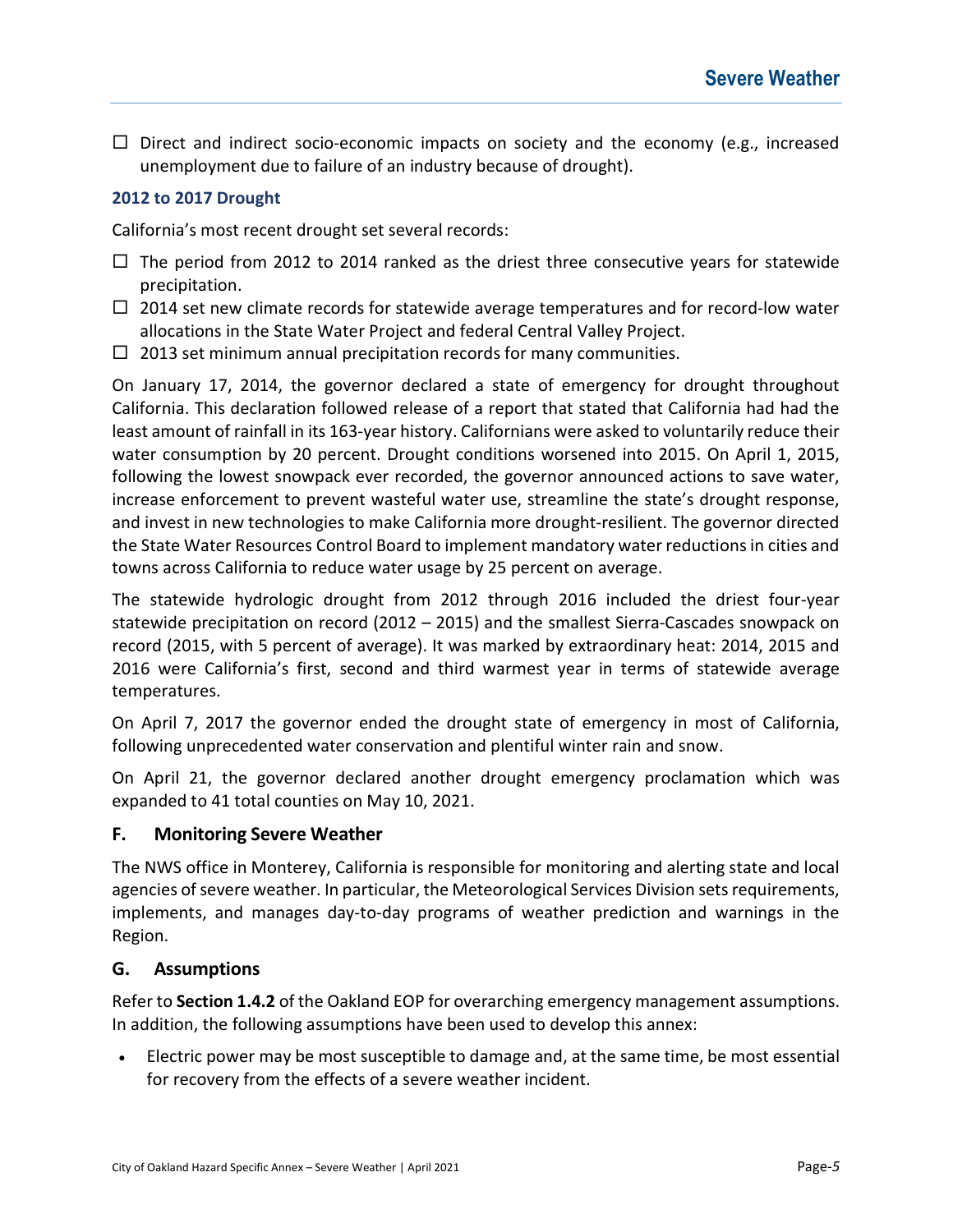- The utility company may pro-actively shut-down power based on severe weather conditions to prevent equipment malfunctions from unintentionally igniting a fire.
- Effective communications may be a major concern due to the disruption of telephone service and the loss and/or damage of radio antenna towers and related equipment.
- Both response and recovery operations may be hampered by snow/ice/debris blocked roads, damaged bridges or roads, and downed trees and utility poles.
- Populations with disabilities and others with access and functional needs are especially vulnerable to severe weather conditions and dependent upon electrical power for life support equipment.
- Homeless individuals are especially vulnerable to severe weather conditions. Traditional outreach mechanisms (for example, television and radio) may not be accessible to them.
- Evacuation/closing of low-lying areas, businesses/industries, public parks and local campgrounds may be necessary
- A severe weather incident may result in cascading impacts and produce persistent chemical, biological, or radiological contamination that severely challenge the ability and capacity of governments and communities to achieve a timely recovery.

# III. Concept of Operations

All responses to a severe weather event will be conducted in accordance with the concept of operations as outlined in the City of Oakland EOP.

Severe weather emergency response will be carried out using the following phases as guidelines to determine the most appropriate level of response.

## A. Activation Level III: Readiness

The City of Oakland conducts ongoing training and exercises to maintain a constant state of readiness. Level I actions include:

- Enhance public education on relevant topics, including understanding of severe weather warning systems, home safety, personal preparedness checklists, evacuation routes, and pre- and post-weather event safety procedures (such as attention to flooded roads, snow/ice conditions, hazards of electrocution, etc.).
- Review, exercise, and reevaluate severe weather emergency plans, policies, and procedures.
- Review resource lists (including private contractors) and availability of road-clearing equipment, four-wheel-drive vehicles, emergency generators, fuel, chainsaws, etc.
- Review shelter availability, in particular electric power generation redundancy.
- Test emergency communications systems and generators per standard requirements. This should be done at a time when the system is used the least (that is, most likely at night) to prevent system overload and complications that can arise while testing systems.
- Ensure emergency supplies (fuel, generators, food, etc.) are in working order and quantities are sufficient to last for at least 48 hours.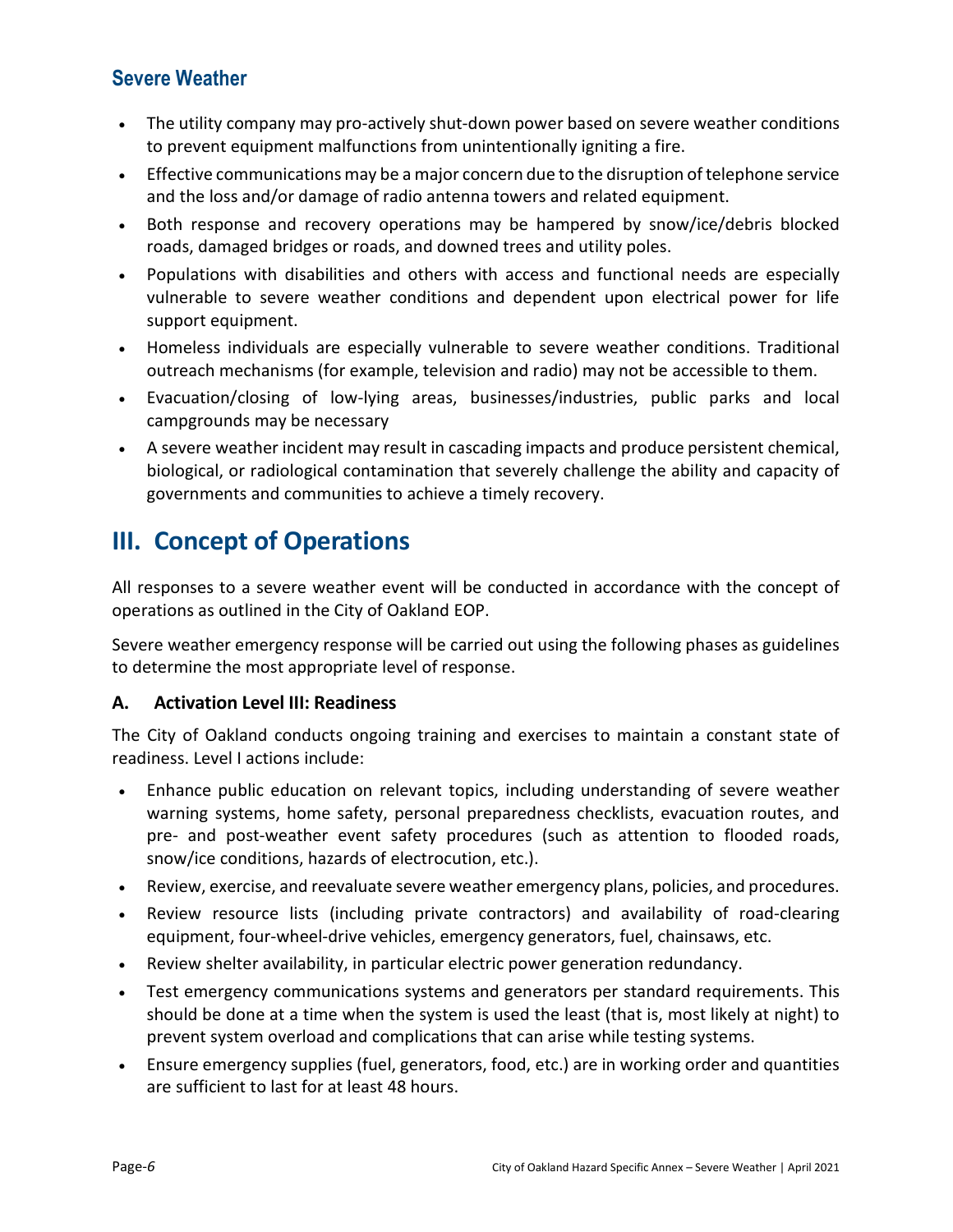- Ensure integration among local entities of knowledge of existing conditions and road closing guidelines, etc.
- Coordinate with the EOC Functional Needs Coordinator (E-FNC) to understand and prioritize functional needs population resources and services that will be needed during and after an incident.

## B. Activation Level II: Severe Weather Alert

When the City has received an alert of impending severe weather, Level II actions will be initiated:

- Initial coordination call and periodic or daily calls as needed among the key city departments with weather and power updates.
- Conduct outreach efforts with organizations that represent vulnerable populations, such as homeless and functional needs populations.
- Identify and prepare shelters/warming/cooling centers.
- Coordinate with Alameda County Public Health to contact medical facilities.
- ESF #15 Public Information provides updates to the public using all mechanisms (i.e., media, City website, social media, and hotlines, including services such as 2-1-1).

## C. Activation Level I: Severe Weather Emergency

Level III actions are taken when conditions pose a severe threat or an actual occurrence of severe weather. Level III actions include:

- Convene key response departments to identify any protective or response actions the City should take to alleviate the situation, including the proclamation of a local emergency.
- Implement the City's EOP and supporting relevant Emergency Support Functions (ESFs).
- Implement response actions in accordance with operational priorities.

During a severe weather incident, the following functions will be critical and will be supported by established ESF annexes to the EOP:

| <b>Functions</b>           | <b>Incident Conditions</b>                             |
|----------------------------|--------------------------------------------------------|
| <b>Evacuations</b>         | The time between alert and notification of a potential |
| ESF #1 $-$ Transportation  | severe weather threat can vary significantly. During   |
| <b>ESF #5 - Management</b> | flooding events, evacuation orders may be needed to    |
| ESF #16 $-$ Evacuation     | protect the public.                                    |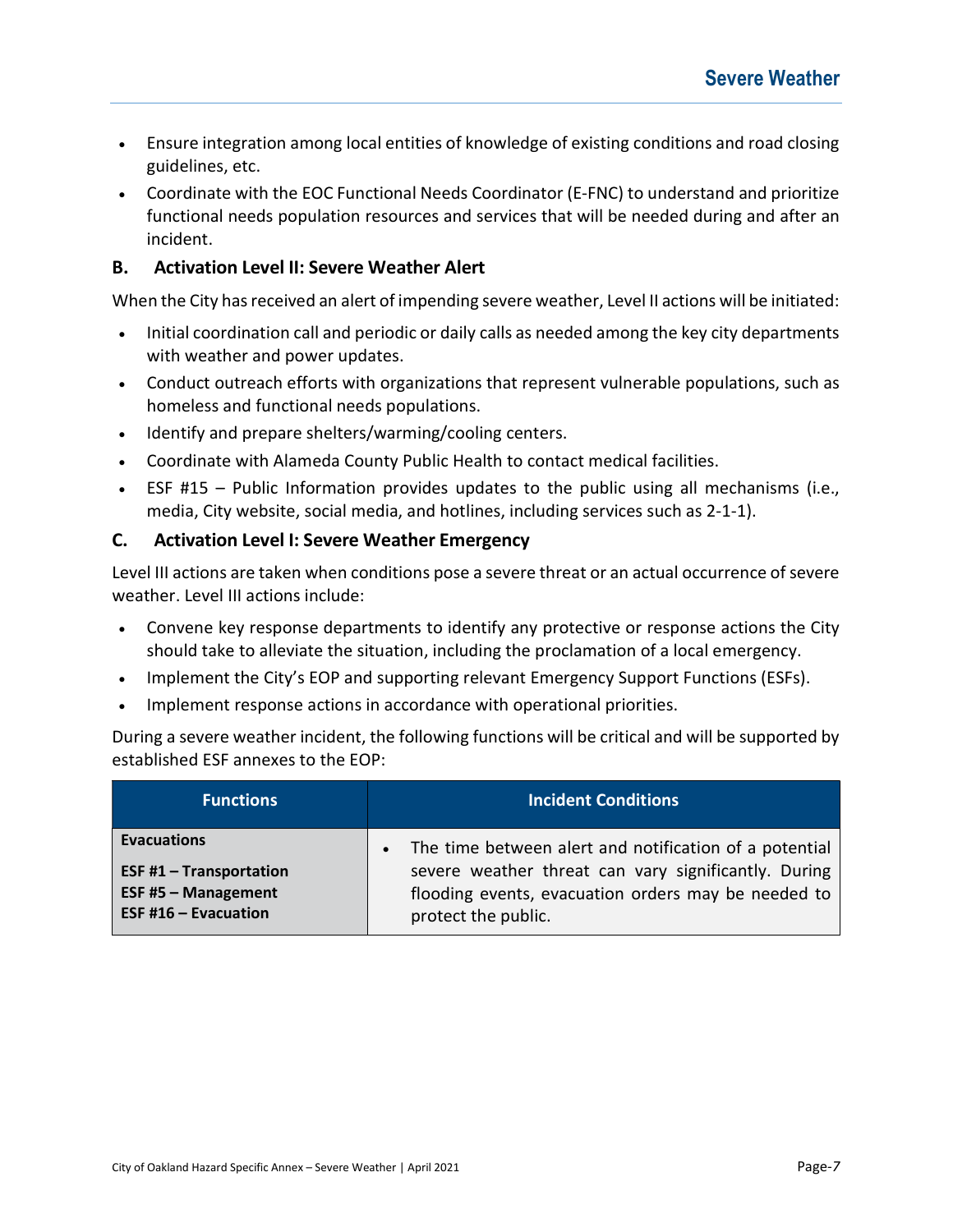| <b>Functions</b>                                                                                                                                               | <b>Incident Conditions</b>                                                                                                                                                                                                                                                                                                                                                                                                                                                                                                                                                                             |
|----------------------------------------------------------------------------------------------------------------------------------------------------------------|--------------------------------------------------------------------------------------------------------------------------------------------------------------------------------------------------------------------------------------------------------------------------------------------------------------------------------------------------------------------------------------------------------------------------------------------------------------------------------------------------------------------------------------------------------------------------------------------------------|
| <b>Damage Assessments and Debris</b><br>Removal<br><b>ESF #3 - Public Works and</b><br><b>Engineering</b>                                                      | Damage assessment of critical infrastructure and debris<br>$\bullet$<br>removal of vegetation may be required during or<br>following a severe weather event. For example, in the<br>case of a flood, clearing debris from storm drains will be<br>critical part of mitigating and responding to the<br>incident. On-going damage assessments for critical<br>infrastructure, such as power, water, and gas<br>infrastructure, during extreme heat or cold incidents<br>will be needed to maintain situational awareness of the<br>number of potentially affected individuals that may<br>need shelter. |
| <b>Mass Care, Housing, and Human</b><br><b>Services</b><br><b>ESF #6 - Mass Care and Shelter</b><br>ESF #11 - Food, Agriculture, and<br><b>Animal Services</b> | The City must have the ability to support the provision<br>$\bullet$<br>of temporary shelter, food, emergency first aid, and<br>other essential life support to people and animals<br>during a severe weather event.                                                                                                                                                                                                                                                                                                                                                                                   |
| <b>Public Health and Medical</b><br><b>Support</b><br><b>ESF #8 - Public Health and</b><br><b>Medical</b>                                                      | Severe weather events may result in injuries requiring<br>medical attention and cause medical surge issues.                                                                                                                                                                                                                                                                                                                                                                                                                                                                                            |
| <b>Search and Rescue</b><br><b>ESF #9 - Search and Rescue</b>                                                                                                  | Severe weather events such as flooding may cause<br>$\bullet$<br>significant structural damage to buildings and other<br>critical infrastructure. Search and rescue efforts may be<br>needed to rescue individuals who are stranded on<br>streets and buildings. Swift water rescue may be<br>required.                                                                                                                                                                                                                                                                                                |
| <b>Public Information</b><br><b>ESF #15 - Public Information</b>                                                                                               | Preparing the public to respond to a severe weather<br>$\bullet$<br>event is an on-going effort. During the alert stage,<br>providing timely information to the public will reduce<br>the number of individuals affected.                                                                                                                                                                                                                                                                                                                                                                              |

# IV. Operational Roles and Responsibilities

The following table describes roles and responsibilities specific to severe weather incidents. Primary departments identified to lead each ESF are responsible for coordinating and/or delegating the activities of the ESF. Additional roles and responsibilities to support associated emergency response efforts are described in the specific ESFs. Refer to the specific ESF for more information. Additional ESF may be activated to support the response as necessary.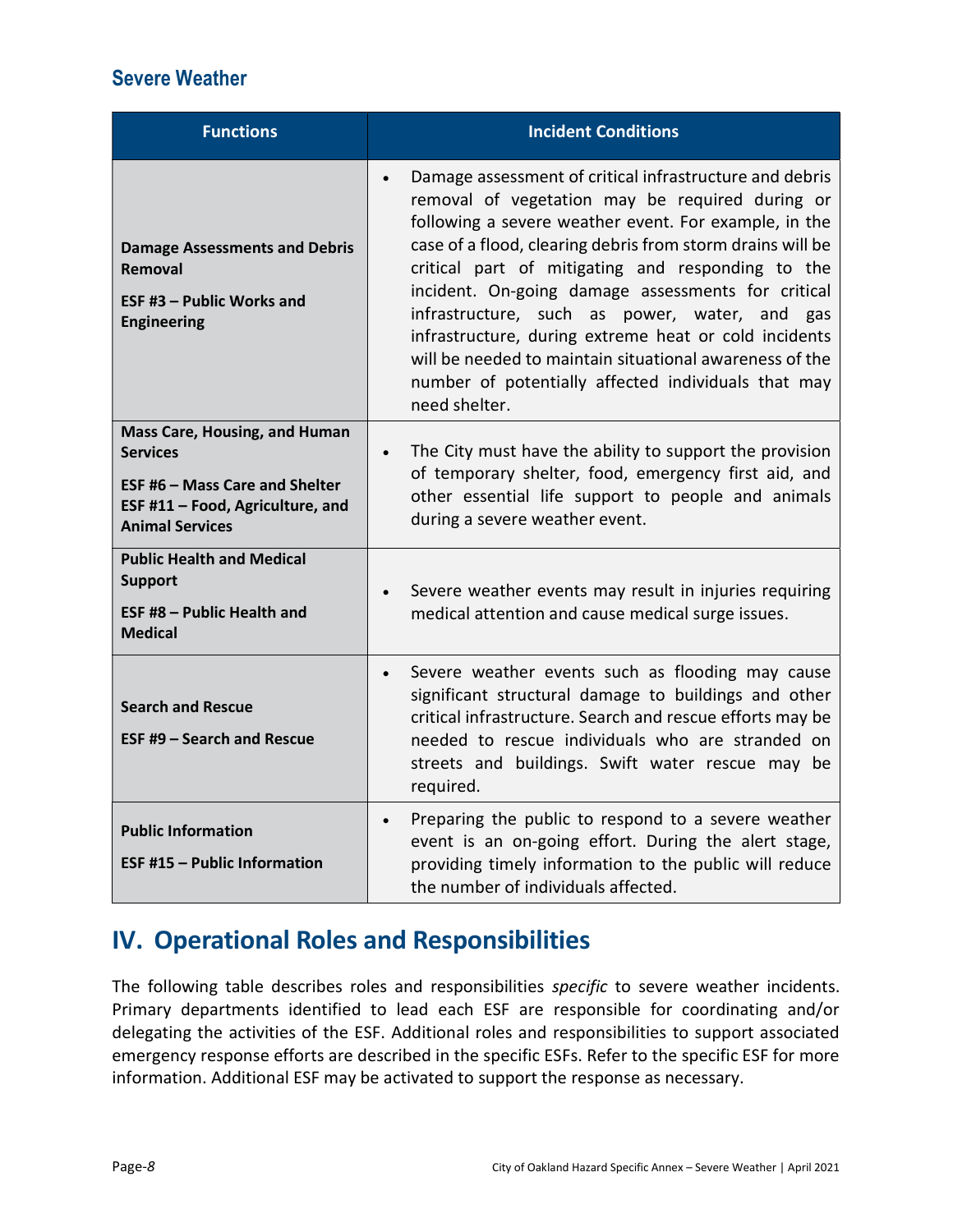## ESF #1 – TRANSPORTATION Primary Department: Oakland Department of Transportation Preparedness (Pre-event)  $\Box$  Identify mass transit capabilities to support evacuation and to bring the public to shelters/warming/cooling centers.  $\Box$  Identify evacuation routes from flood-prone areas. Response  $\Box$  Determine which routes are available for emergency use if needed.  $\Box$  Maintain and repair damaged traffic control devices.  $\Box$  Establish a transportation plan to support response efforts such as providing transportation assistance to shelters/warming stations/cooling centers.  $\Box$  Coordinate with ESF #13 – Law Enforcement to establish traffic control points.  $\Box$  Coordinate with ESF #8 – Public Health and Medical and the E-FNC on the movement of populations with disabilities and others with access or functional needs from the incident area. **Recovery**  $\Box$  Assess and document damage to transportation infrastructure. Provide documentation to the Emergency Operations Center (EOC) Planning and Intelligence Section.  $\Box$  Identify and repair transportation infrastructure.  $\Box$  Complete required administrative and financial forms for reimbursement and to meet legal requirements.

 $\Box$  Participate in the After Action Report.

## ESF #3 – PUBLIC WORKS

Primary Department: Oakland Public Works Department

## Preparedness (Pre-event)

- $\Box$  Coordinate with utilities to render safe, harden, or provide redundant critical infrastructure.
- $\Box$  Deploy field units to clear debris from storm drains and remove equipment out of potentially affected areas.
- $\Box$  Coordinate with utilities to develop guidance to the public on how to reduce power outages/blackouts (e.g., minimize use of non-essential electrical equipment during peak hours).

### Response

 $\Box$  Coordinate utility issues, including rendering safe, repairing, and restoring.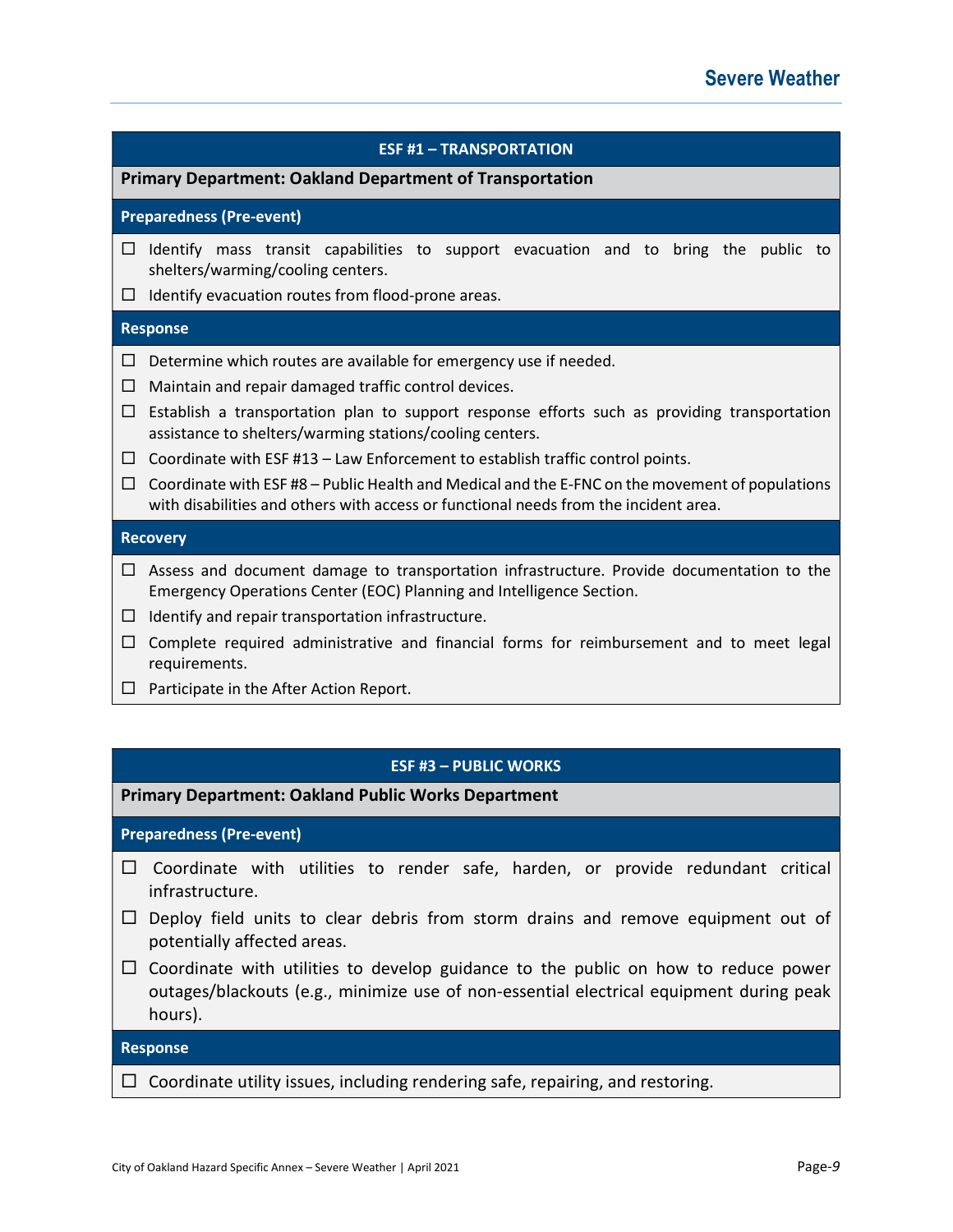- $\Box$  Continue coordination with utilities providing guidance to the public on the reduction of outages/blackouts.
- $\Box$  Deploy field units to monitor and clear debris and repair infrastructure as appropriate.

 $\Box$  Document damage assessments and estimates from field personnel.

### **Recovery**

- $\Box$  Assess and document damage to public infrastructure. Provide documentation to the EOC Planning and Intelligence Section.
- $\Box$  Identify and repair damaged infrastructure.
- $\Box$  Complete required administrative and financial forms for reimbursement and to meet legal requirements.
- $\Box$  Participate in the After Action Report.

### ESF #4 – FIREFIGHTING

### Primary Department: Oakland Fire Department

### Preparedness (Pre-event)

- $\Box$  Move and stage resources out of the affected area if necessary (for example, during a flood).
- $\Box$  Assign staff in affected area to other locations.

### Response

- $\Box$  Support evacuation efforts.
- $\Box$  Support search and rescue efforts and respond to fire and hazardous material incidents.
- $\Box$  Consider holding over or calling back staff.

### **Recovery**

- $\Box$  Release excess personnel and equipment according to demobilization pan.
- $\Box$  Document and provide damage assessments of City infrastructure to the EOC.
- $\Box$  Complete required administrative and financial forms for reimbursement and to meet legal requirements.
- $\Box$  Participate in the After Action Report.

### ESF #5 – MANAGEMENT

### Primary Departments: Emergency Management Services Division & City Administrator's **Office**

### Preparedness (Pre-event)

 $\Box$  Bring together relevant stakeholders to develop detailed standard operating procedures (SOPs) for how to respond to severe weather.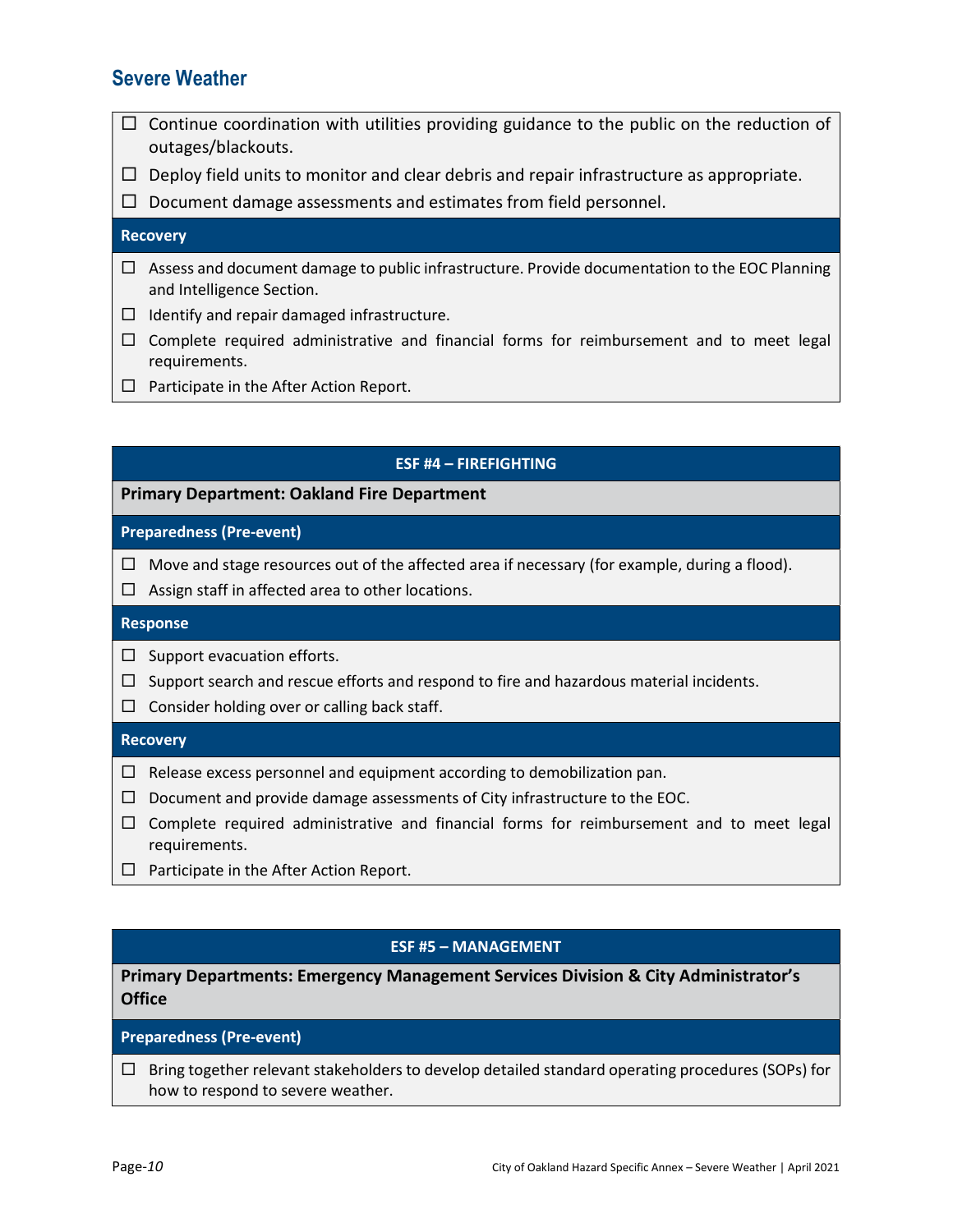## ESF #5 – MANAGEMENT Response  $\Box$  Receive and assess the severe weather threat.  $\Box$  Coordinate with the Policy Group and the EOC Operations Section to develop protective actions.  $\Box$  Initiate communication/coordination with key state response agencies and local authorities.  $\Box$  Open shelters/warming stations/cooling centers as appropriate.  $\Box$  Activate outdoor warning sirens and other emergency alert and other public notification systems if appropriate.  $\Box$  Coordinate with the E-FNC and ESF #15 – Public Information to reach out to functional needs and other vulnerable populations, such as the homeless.  $\Box$  Monitor number of affected individuals (e.g., deaths, injuries, and damages).  $\Box$  Consider the need for an emergency proclamation and work with the City Administrator and/or City Council to obtain one if necessary.  $\Box$  Provide coordination for disaster recovery activities and agencies. **Recovery**  $\Box$  Coordinate the documentation of damage assessments with reporting agencies and develop a combined report.  $\square$  Provide coordination for recovery activities.  $\Box$  Ensure all response and EOC personnel complete all required administrative and financial forms for reimbursement and to meet legal requirements.  $\Box$  Facilitate post-incident analysis and conduct the After Action Report.  $\Box$  Revise EOP and/or any annexes or procedures as necessary and informed by the incident.

### ESF #6 – MASS CARE AND SHELTER

Primary Department: Oakland Parks, Recreation, and Youth Development Department

### Preparedness (Pre-event)

- $\Box$  Identify shelter/warming station/cooling center locations and resources.
- $\Box$  During the alert period, top off fuel tanks, test generators, and order additional supplies.

### Response

- $\Box$  Coordinate the opening and staffing of shelters/warming stations/cooling centers within the City.
- $\Box$  Coordinate with the E-FNC and the shelter functional needs coordinator(s) (S-FNC) to ensure that functional needs populations needs are being met.
- $\Box$  Continue to assess the need for shelters and provide ongoing analysis to the EOC.

### **Recovery**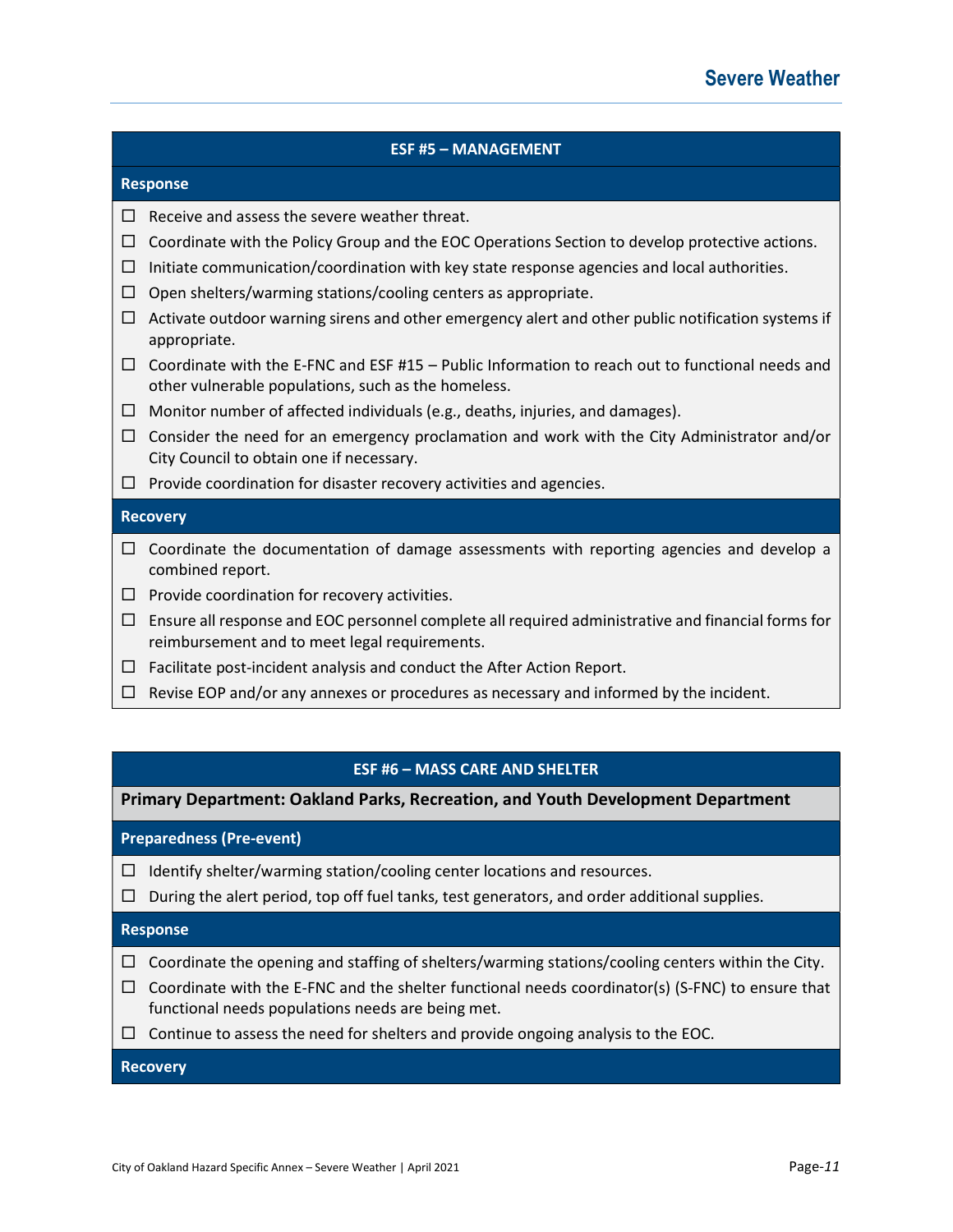### ESF #6 – MASS CARE AND SHELTER

- $\square$  Close shelter locations as sheltering needs are resolved.
- $\Box$  Provide information on disaster assistance (housing, disaster grants).
- $\Box$  Complete required administrative and financial forms for reimbursement and to meet legal requirements.
- $\Box$  Participate in the After Action Report.

### ESF #8 – PUBLIC HEALTH AND MEDICAL

(Please refer to ESF #8 – Public Health and Medical for detailed responsibilities as well as the Alameda County Health and Medical Agency plans for detailed information)

Primary Departments: Human Services Department & Oakland Fire Department

### Preparedness (Pre-event)

- $\Box$  Discuss how to modify EMS tactics and protocols to fit various types of severe weather incidents.
- $\Box$  During the alert period, top off fuel tanks, test generators, and order additional supplies.
- $\Box$  During the warning period, assign and bring on additional staff.
- $\Box$  Pre-deploy and stage resources as appropriate.

### Response

- $\Box$  Establish and maintain operational awareness of Oakland public health and medical services through direct communications links with operational units (Incident Command in the field, hospitals, nursing homes, health care facilities, Department Operations Centers [DOCs], etc.) in the field and/or their appropriate coordinating entities.
- $\Box$  Provide primary coordination with Alameda County Health Care Services Agency.
- $\Box$  Monitor and provide reports to EOC management on deaths and injuries associated with the severe weather incident.
- $\Box$  Coordinate with Alameda County Health Care Services Agency for the implementation of the Operational Area Disaster Medical Health Plan and surge capacity plans, including assessments of immediate medical needs as well as the following activities:
- $\Box$  Provide on-scene triage, treatment, and stabilization in coordination with field units.
- $\Box$  Activate field treatment sites.
- $\Box$  Track patients transported through EMS.
- $\Box$  Assign patients to available hospital service in accordance with established protocols.
- $\Box$  Support surge implementation throughout the medical system.
- $\Box$  Request the National Disaster Medical System (NDMS) support if needed.
- $\Box$  Request the Medical Health Mutual Aid System activation through the Oakland EOC if needed.
- $\Box$  Request police escort for all ESF #8 Public Health and Medical personnel performing response actions.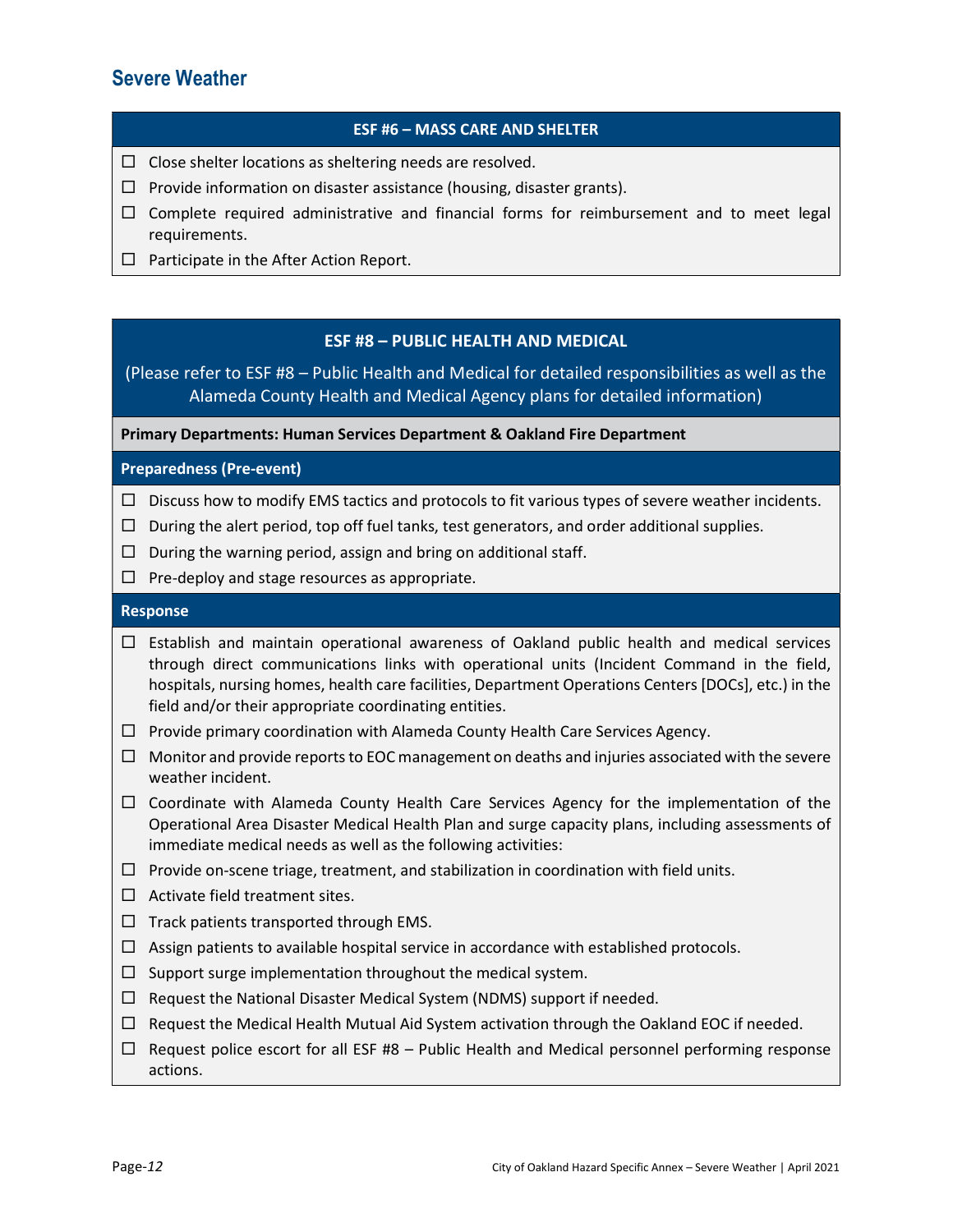### **Recovery**

- $\Box$  Complete required administrative and financial forms for reimbursement and to meet legal requirements.
- $\Box$  Participate in the After Action Report.

### ESF #9 – SEARCH AND RESCUE

### Primary Department: Oakland Fire Department

### Preparedness (Pre-event)

 $\Box$  Move and stage resources out of flood prone areas.

#### Response

- $\Box$  Advise Incident Command on structural and debris management issues.
- $\Box$  Coordinate response activities associated with search and rescue including locating, extricating, and providing medical treatment on site to victims.
- $\Box$  Request additional search and rescue resource through the Operational Area EOC if necessary.

### **Recovery**

- $\Box$  Release excess personnel and equipment according to demobilization plan.
- $\Box$  Complete required administrative and financial forms for reimbursement and to meet legal requirements.
- $\Box$  Participate in the After Action Report.

### ESF #11 – FOOD, AGRICULTURE, AND ANIMAL SERVICES

Primary Departments: Human Services Department & Oakland Animal Services Department

Preparedness (Pre-event)

 $\Box$  Identify vendors that will be able to provide food and animal supplies during a disaster for shelters and affected residents.

### Response

- $\Box$  Coordinate the delivery of food and water to shelters for people and pets.
- $\Box$  Coordinate the safe disposal of animal remains.
- $\Box$  Coordinate with ESF #10 Hazardous Materials and ESF #8 Public Health and Medical regarding the safety of agricultural food supplies.

#### **Recovery**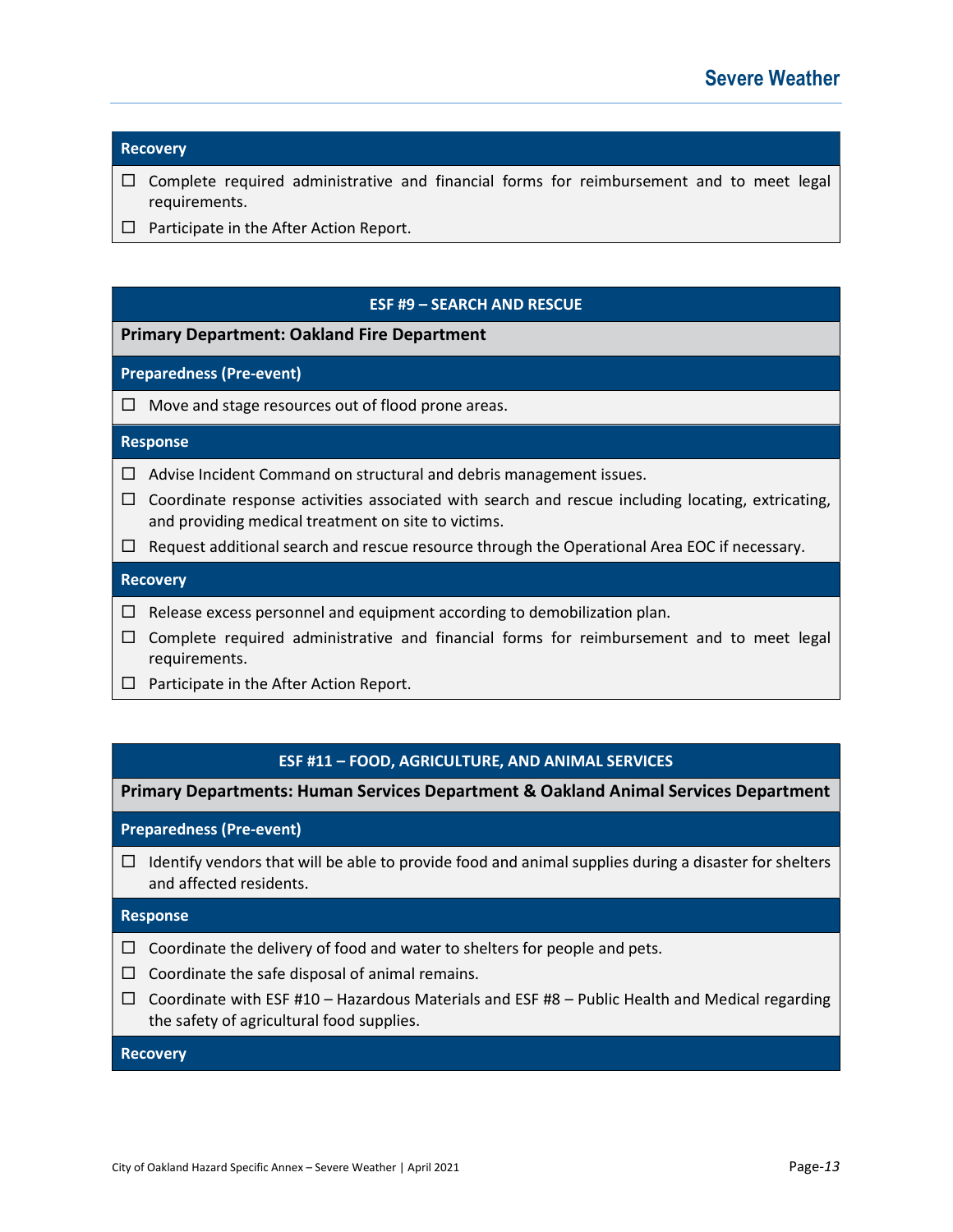### ESF #11 – FOOD, AGRICULTURE, AND ANIMAL SERVICES

- $\Box$  Complete required administrative and financial forms for reimbursement and to meet legal requirements.
- $\Box$  Participate in the After Action Report.

### ESF #15 – PUBLIC INFORMATION

### Primary Department: City Administrator's Office

### Preparedness (Pre-event)

- $\Box$  Develop messages and standard operating procedures for various types of severe weather events.
- $\Box$  Provide information to 2-1-1 and other public information sources as described in established procedures.
- $\Box$  During the alert period, develop and release messages to the public on how to prepare for the incident and how the City is responding.

### Response

- $\Box$  Activate the Emergency Public Information Team (EPIT).
- $\Box$  Prepare instructions for the media actions taken by the City of Oakland to respond to the incident and the consequences (for example, the number of affected individuals).
- $\Box$  Work with other EOC Section and Unit leaders to develop verified fact sheets regarding the scope of the event.
- $\Box$  Monitor broadcast media, and use information to develop follow-up news releases and rumor control.

### **Recovery**

- $\Box$  Complete required administrative and financial forms for reimbursement and to meet legal requirements.
- $\Box$  Participate in the After Action Report.

## V. Polices

The following agreements, procedures, plans, and guidelines apply to the execution of this Annex:

- The Severe Weather Annex will assist in coordination with impacted departments without regard to race, color, national origin, religion, nationality, sex, age, disability, limited English proficiency, economic status, or sexual orientation.
- This annex will not supersede the existing City of Oakland codes, regulations, and compliance standards for emergency response.